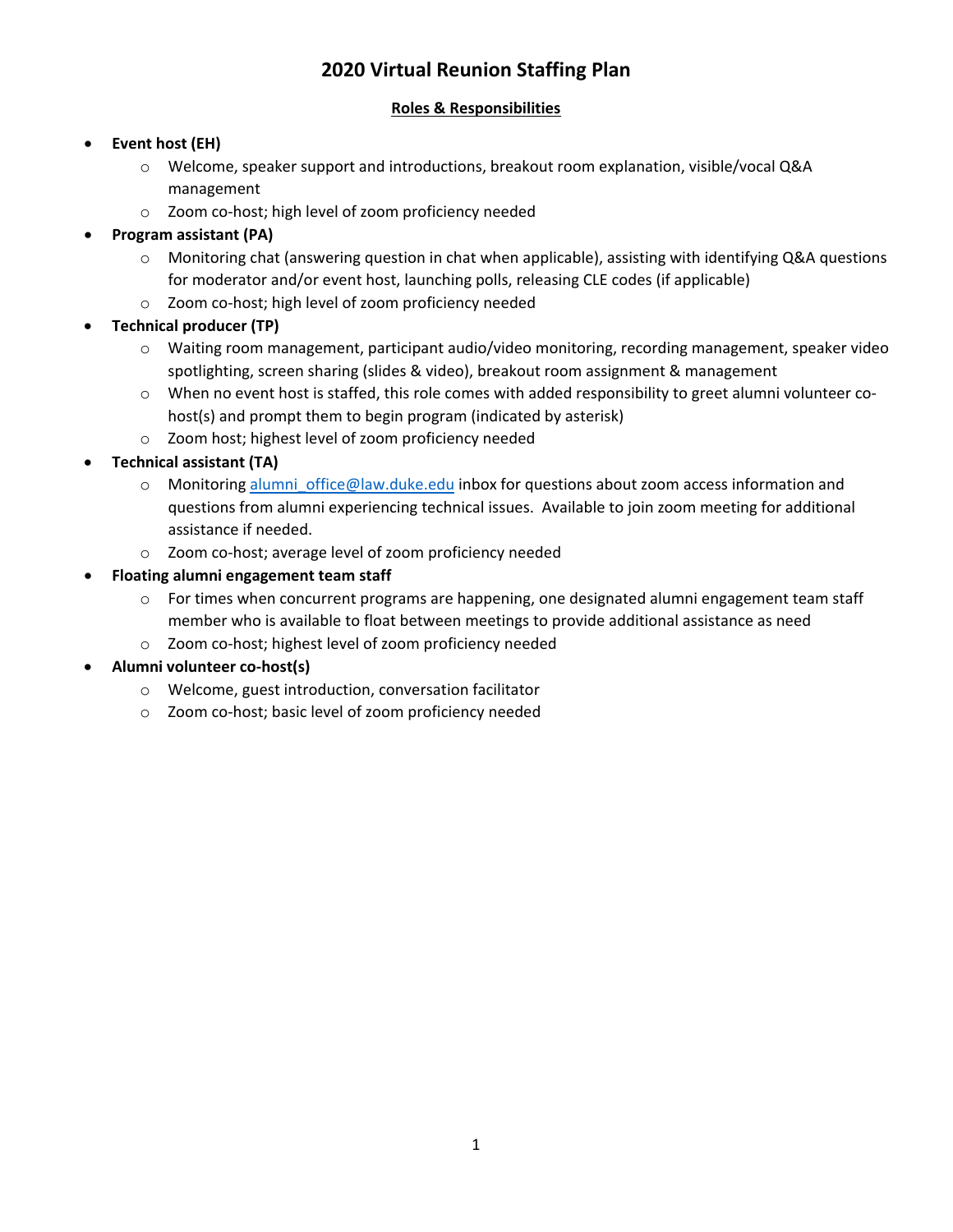#### **Monday, October 19**

#### **1:00 – 2:00 p.m. – Town Hall with Dean Kerry Abrams**

- Event Host
- Webinar Technical Support
- Technical assistant
- Viewing as attendee

### **5:30 – 6:30 p.m. – 50th Reunion Class of 1970 Event (with special guest Dean Abrams)**

- Technical producer \*
- Technical assistant:
- Alumni volunteer co-host(s)

## **6:30 – 7:45 p.m. – 10th Reunion Class of 2010 Event**

- Technical producer \*
- Technical assistant
- Alumni volunteer co-host(s)

## **8:00 – 9:00 p.m. – 30th Reunion Class of 1990 Event**

- Technical producer \*
- Technical assistant
- Alumni volunteer co-host(s)

### **Tuesday, October 20th**

### **12:00 – 1:00 p.m. – 57th Reunion Class of 1963 (with special guest Dean Abrams)**

- Technical producer \*
- Technical assistant
- Alumni volunteer co-host(s)

### **4:30 – 5:30 p.m. – Duke History Reexamined**

- Technical producer \*
- Technical assistant

### **7:00 – 8:00 p.m. – Duke Law Goes to Washington, D.C.**

- Event Host
- Webinar Technical Support
- Technical assistant and viewing as attendee

### **Wednesday, October 21st**

### **1:00 – 2:15 p.m. – What is Fraud? with Professor Samuel Buell**

• Event Host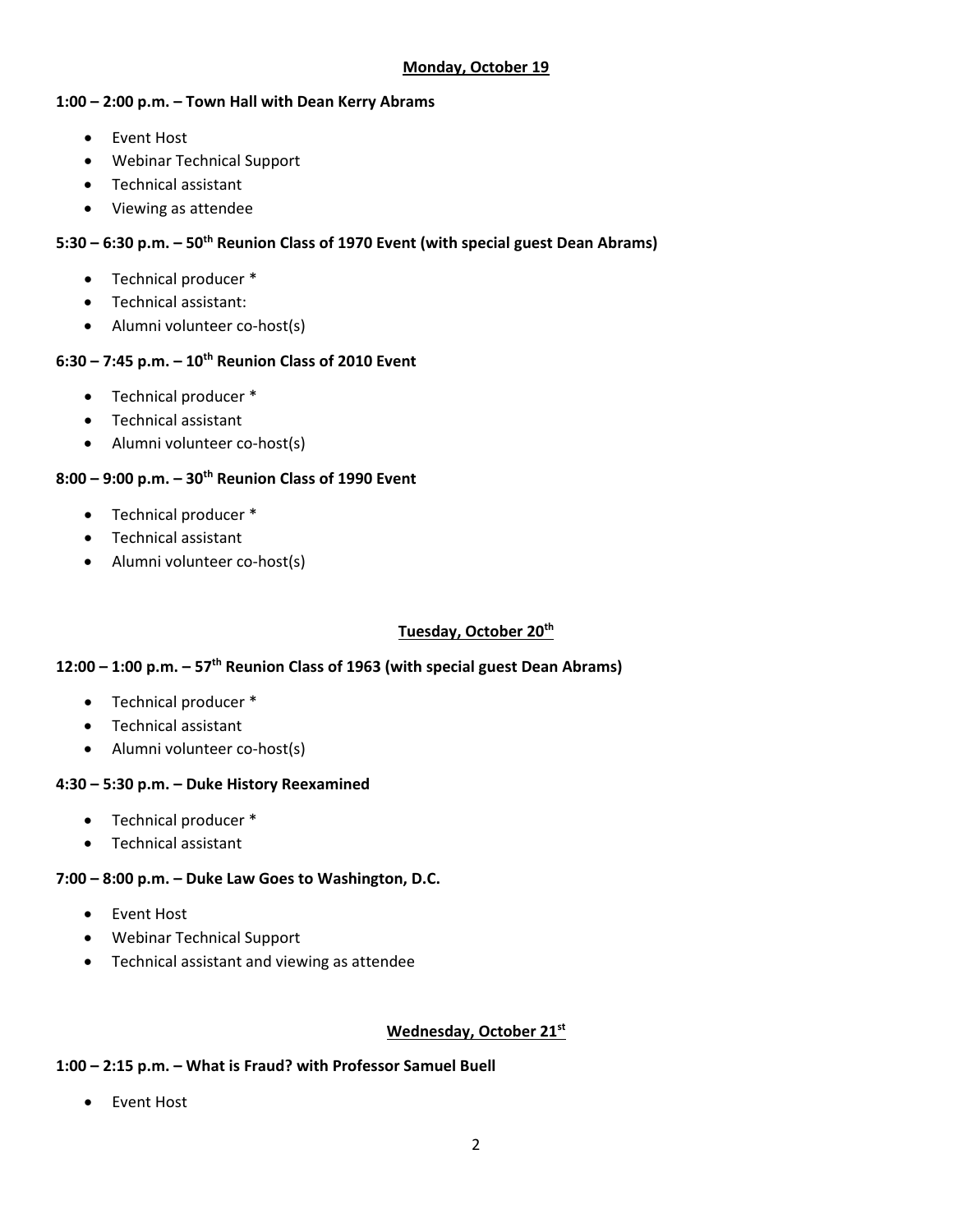- Program assistant
- Technical producer
- Technical assistant

### **4:00 – 5:00 p.m. – 45th Reunion Class of 1975 Event**

- Technical producer \*
- Technical assistant
- Alumni volunteer co-host(s)

## **7:00 – 8:00 p.m. – A New Beginning After 44 Years: A conversation with Duke Law Clinical Professor Jamie Lau and exoneree Ronnie Long.**

- Event Host
- Technical producer
- Technical assistant

#### **Thursday, October 22nd**

## **9:30 – 10:30 a.m. – 5th Reunion Class of 2015 International LLM Virtual Social Hour with special guests Jennifer Maher and Oleg Kobelev**

- Technical producer \*
- Technical assistant
- Alumni volunteer co-host(s)

## **12:00 – 1:00 p.m. – 35th Reunion Class of 1985 Event**

- Technical producer \*
- Technical assistant
- Alumni volunteer co-host(s)

### **4:00 – 5:00 p.m. – ACC's of Duke Athletics: Academics, Compliance, and Conditioning**

- Event Host
- Technical producer
- Technical assistant

#### **7:00 – 8:00 p.m. – 25th Reunion Class of 1995 Event**

- Technical producer \*
- Technical assistant
- Floating alumni engagement team staff
- Alumni volunteer co-host(s)

#### **7:30 – 8:30 p.m. – Class of 2015 Social Hour with guests Matt Adler, Erika Buell, and Paul Haagen**

- Event Host
- Technical Producer
- Technical assistant
- Floating alumni engagement team staff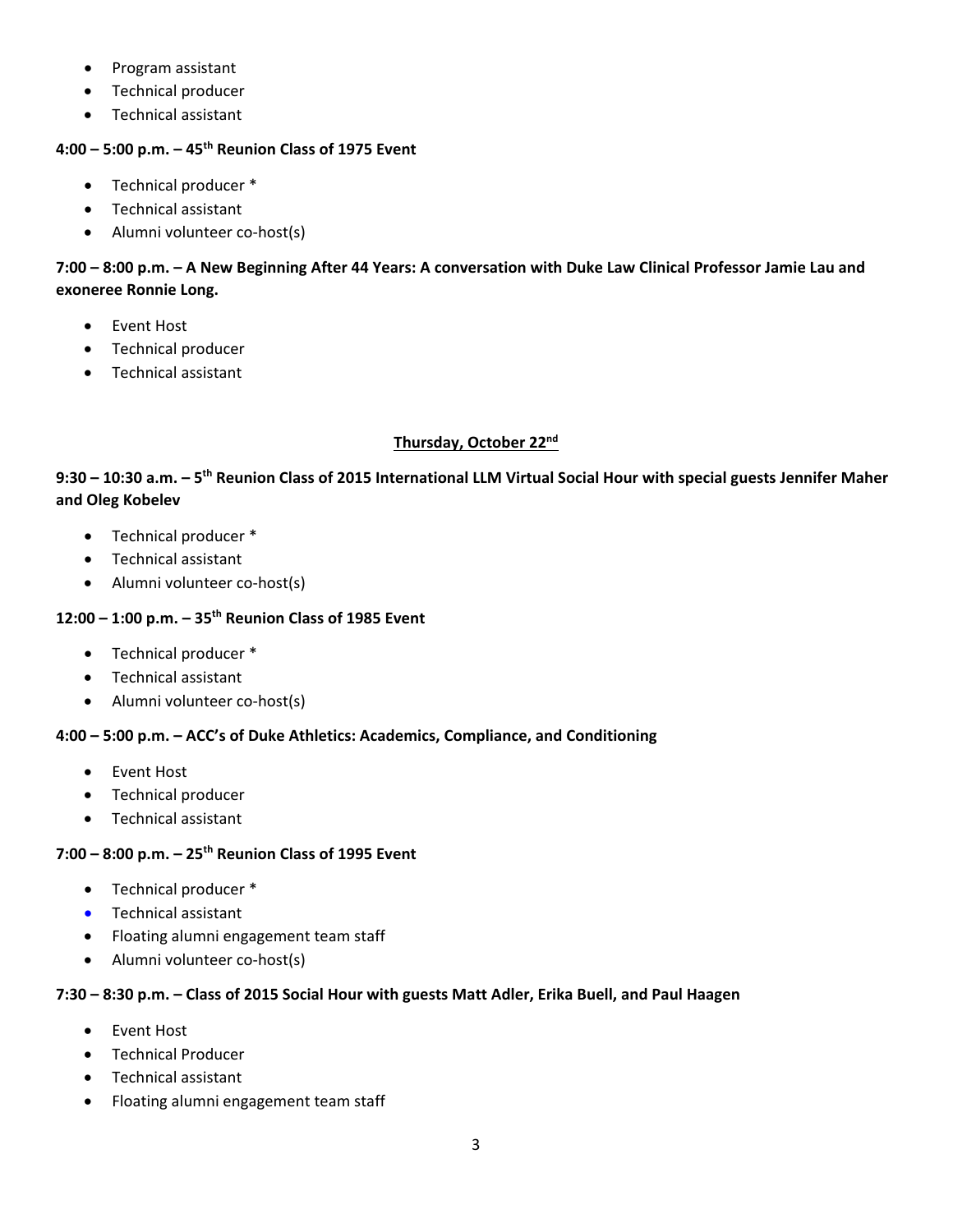• Alumni volunteer co-host(s)

#### **8:00 – 9:00 p.m. – 15th Reunion Class of 2005 Event with special guests Jim and Doriane Coleman**

- Technical producer \*
- Technical assistant
- Floating alumni engagement team staff
- Alumni volunteer co-host(s)

## **Friday, October 23rd**

#### **11:00 a.m. – 12:00 p.m. – Lemur Center Ask an Expert**

- A&D Staff Representative
	- o *The Lemur Center is managing this program (and all Zoom technical details) from start to finish, so the only staff responsibilities is to attend, capture the total number of active participants, and assess the program for future virtual activities.*

#### **Saturday, October 24th**

#### **11:00 – 11:45 a.m. – Tales of Hope and Strength with Venus Liles**

- Event Host
- Technical producer
- Technical assistant

#### **11:00 – 11:45 a.m. – Tales of Hope and Strength with Jay Bilas**

- Event Host
- Technical producer
- Technical assistant

#### **12:00 – 1:00 p.m. – 20th Reunion Class of 2000 Event with special guest Tom Metzloff**

- Technical producer \*
- Technical assistant
- Alumni volunteer co-host(s)

#### **4:00 – 5:00 p.m. – 40th Reunion Class of 1980 Event with special guest Jim Cox**

- Technical producer \*
- Technical assistant
- Alumni volunteer co-host(s)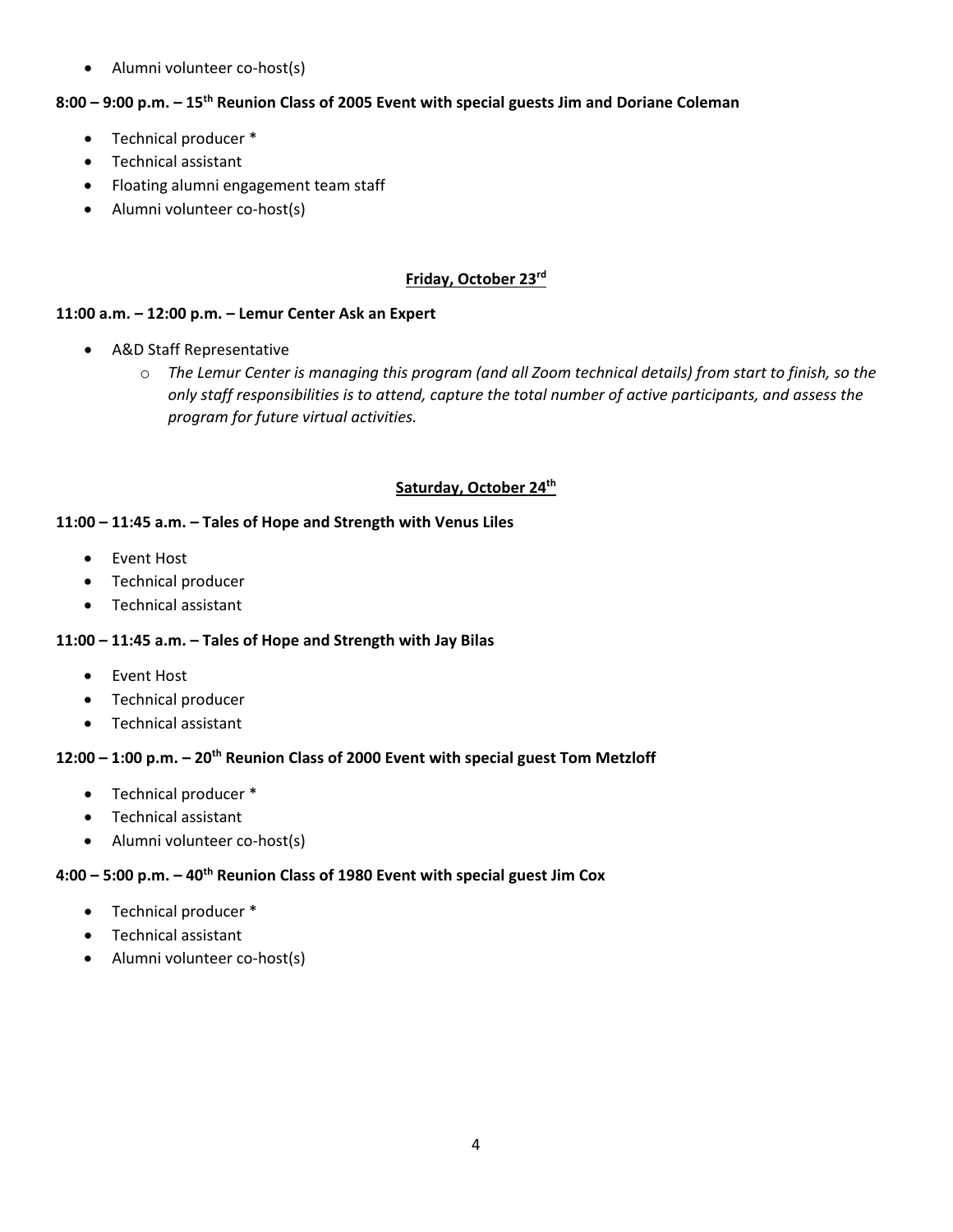# **Event Timeline for What is Fraud? Program**

| Time                             | Length of<br>Section | Program                                                                                                 |
|----------------------------------|----------------------|---------------------------------------------------------------------------------------------------------|
| 12:40 p.m.                       | 20 mins.             | <b>Event Technical Prep</b>                                                                             |
|                                  |                      | TP starts meeting; changes view name to "Technical Support"                                             |
| 20 mins. prior to                |                      | EH joins zoom meeting; changes view name to "Alumni & Development                                       |
| event start                      |                      | Office"                                                                                                 |
|                                  |                      | o TP admits EH from waiting room                                                                        |
|                                  |                      | PA joins zoom meeting                                                                                   |
|                                  |                      | o TP admits PA from waiting room                                                                        |
|                                  |                      | TA joins zoom meeting for event technical prep and opens Alumni Office                                  |
|                                  |                      | inbox begins monitoring for technical issues or requests for Zoom                                       |
|                                  |                      | information; respond as needed.                                                                         |
|                                  |                      | o TP admits TA from waiting room                                                                        |
|                                  |                      | *Note: If a text message group including all event staff - EH, TP, PA, TA has not yet                   |
|                                  |                      | been created, create it during this time.                                                               |
|                                  |                      |                                                                                                         |
| 12:45 p.m.                       | 15 mins.             | <b>Event Team Check-In</b>                                                                              |
|                                  |                      |                                                                                                         |
| 15 mins. prior to<br>event start |                      | All speakers join event                                                                                 |
|                                  |                      | <b>Professor Samuel Buell</b>                                                                           |
|                                  |                      |                                                                                                         |
|                                  |                      | EH, TP, TA and speaker work to prep and troubleshoot as needed ahead of the<br>program.                 |
|                                  |                      |                                                                                                         |
|                                  |                      | Settings to change at this time if applicable                                                           |
|                                  |                      | Make speaker(s) co-host(s)<br>$\bullet$                                                                 |
|                                  |                      | Turn off ability for participants to un-mute                                                            |
|                                  |                      | Ensure the speaker is able to screen share                                                              |
|                                  |                      |                                                                                                         |
| 12:50 p.m.                       | 10 mins.             | <b>Attendees are placed in Waiting Room</b>                                                             |
| 1-10 mins. prior                 |                      |                                                                                                         |
| to event start                   |                      |                                                                                                         |
| 12:55 p.m.                       |                      | TP gives last call for breaks or adjustments                                                            |
|                                  |                      |                                                                                                         |
| 5 mins. prior to                 |                      |                                                                                                         |
| event start                      |                      |                                                                                                         |
| 12:58 p.m.                       |                      | TP shares welcome slide (located in MS Teams Folder), reminds speakers and staff to<br>mute microphones |
| 2 mins. prior to                 |                      |                                                                                                         |
| event start                      |                      |                                                                                                         |
| $12:58 -$                        | $1-2$ mins.          | <b>Event Starts and Attendees Join the Event</b>                                                        |
| 1:00 p.m.                        |                      |                                                                                                         |
|                                  |                      | EH announces to speaker and assistant that participants can begin to be admitted                        |
| <b>Event Start Time</b>          |                      | from the waiting room                                                                                   |
|                                  |                      |                                                                                                         |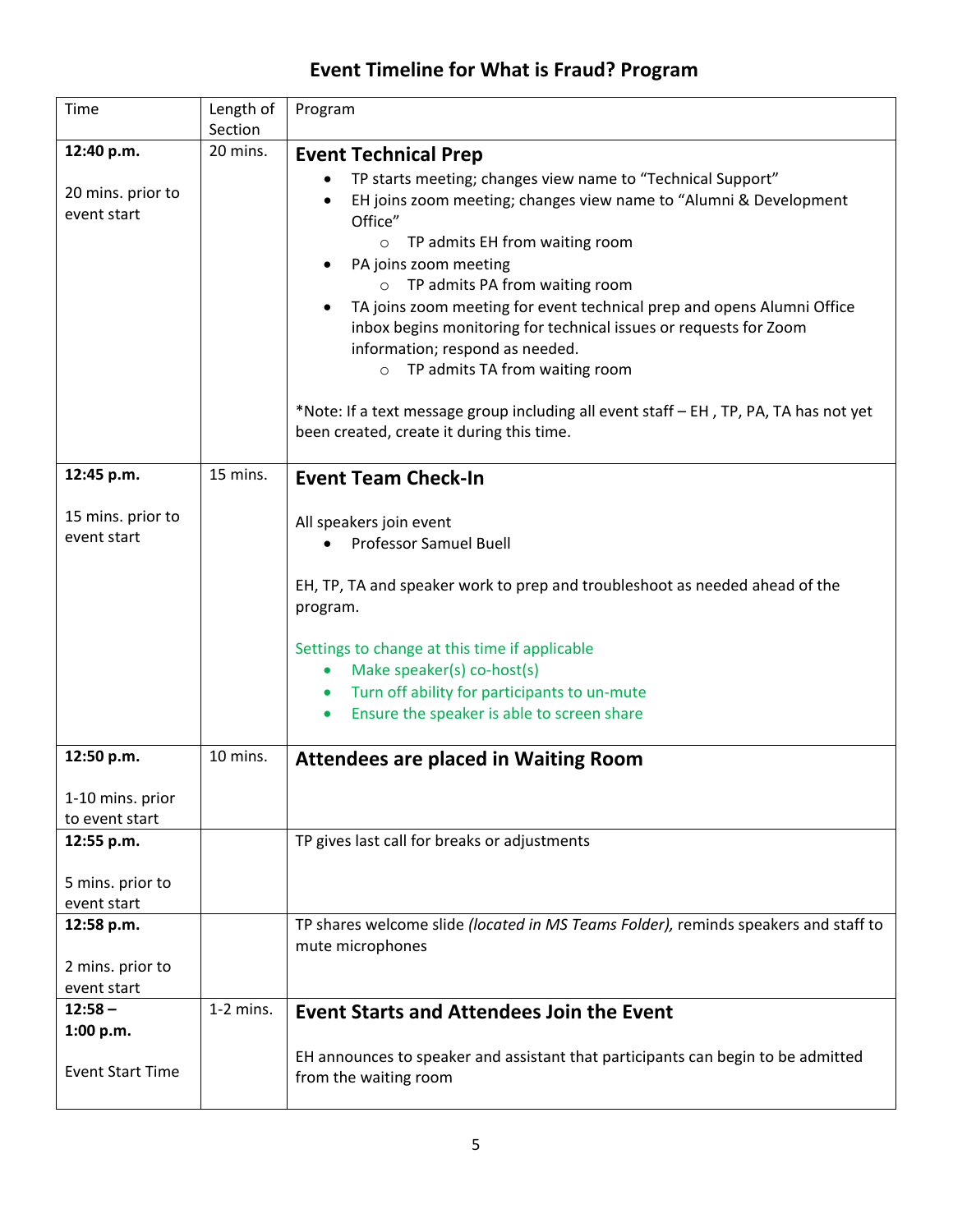|                            |         | TP begins admitting participants into the event from the Waiting Room using "admit                                                                                                                                                                                                                                                                                                                                                                                                                                                                                                                                                            |
|----------------------------|---------|-----------------------------------------------------------------------------------------------------------------------------------------------------------------------------------------------------------------------------------------------------------------------------------------------------------------------------------------------------------------------------------------------------------------------------------------------------------------------------------------------------------------------------------------------------------------------------------------------------------------------------------------------|
|                            |         | all"; disables Waiting Room so that late participants join the event automatically                                                                                                                                                                                                                                                                                                                                                                                                                                                                                                                                                            |
|                            |         | EH unmutes mic and watches participant numbers                                                                                                                                                                                                                                                                                                                                                                                                                                                                                                                                                                                                |
|                            |         | TP begins recording                                                                                                                                                                                                                                                                                                                                                                                                                                                                                                                                                                                                                           |
| 1:02 p.m. $-$<br>1:05 p.m. | 3 mins. | Welcome                                                                                                                                                                                                                                                                                                                                                                                                                                                                                                                                                                                                                                       |
| 2 mins. after              |         | EH welcomes attendees, reviews housekeeping items, and introduces speakers<br><b>Talking Points</b>                                                                                                                                                                                                                                                                                                                                                                                                                                                                                                                                           |
| event start time           |         | Welcome and thank you for joining us today!<br>Housekeeping Items<br>٠                                                                                                                                                                                                                                                                                                                                                                                                                                                                                                                                                                        |
|                            |         | We will be recording all video and chat from today's program, and<br>$\circ$<br>we will share the video with Duke alumni online afterwards.<br>Please mute your microphone when not speaking<br>$\circ$<br>If you experience any technical challenges like slow video, turning off<br>$\circ$                                                                                                                                                                                                                                                                                                                                                 |
|                            |         | your video may improve your connection.<br>If you continue to experience technical difficulties, please email our<br>$\circ$                                                                                                                                                                                                                                                                                                                                                                                                                                                                                                                  |
|                            |         | office - we'll place the email address in the chat.<br>TA places alumni office email address in chat with<br>instructions to reach out if participants experience technical                                                                                                                                                                                                                                                                                                                                                                                                                                                                   |
|                            |         | issues.<br>Text to Copy and Paste: If you experience any<br>technical issues during the event, please contact us<br>as alumni_office@law.duke.edu.                                                                                                                                                                                                                                                                                                                                                                                                                                                                                            |
|                            |         | If you are dropped off at any time, please just reconnect and join<br>$\circ$<br>back in.                                                                                                                                                                                                                                                                                                                                                                                                                                                                                                                                                     |
|                            |         | This program has been approved for 1 hour of NC CLE credit. If you<br>$\circ$<br>have not already submitted your NC bar number to us, please email<br>our office. Our office will submit the information for NC credit.<br>If you are applying for CLE credit in a different state, please email<br>$\circ$<br>our office, and will provide you with the necessary materials.<br>Questions - We will plan to hold questions until the end of the presentation.<br>At that time, we will have guests submit questions in the chat.                                                                                                             |
|                            |         | Speaker Introduction-Samuel Buell is the Bernard M. Fishman Professor of<br>Law at Duke University, where his research and teaching focus on criminal<br>law and on the regulatory state, particularly regulation of corporations and<br>financial markets. He is the author of the 2016 book, Capital Offenses:<br>Business Crime and Punishment in America's Corporate Age, and his recent<br>scholarship explores the conceptual structure of white collar offenses, the<br>problem of behaviors that evolve to avoid legal control, and the treatment of<br>the corporation and the white collar offender in the criminal justice system. |
|                            |         | During EH introduction, TP confirms that all participants' microphones are muted                                                                                                                                                                                                                                                                                                                                                                                                                                                                                                                                                              |
|                            |         | At the conclusion of EH introduction, TP ends screen sharing of welcome slide                                                                                                                                                                                                                                                                                                                                                                                                                                                                                                                                                                 |